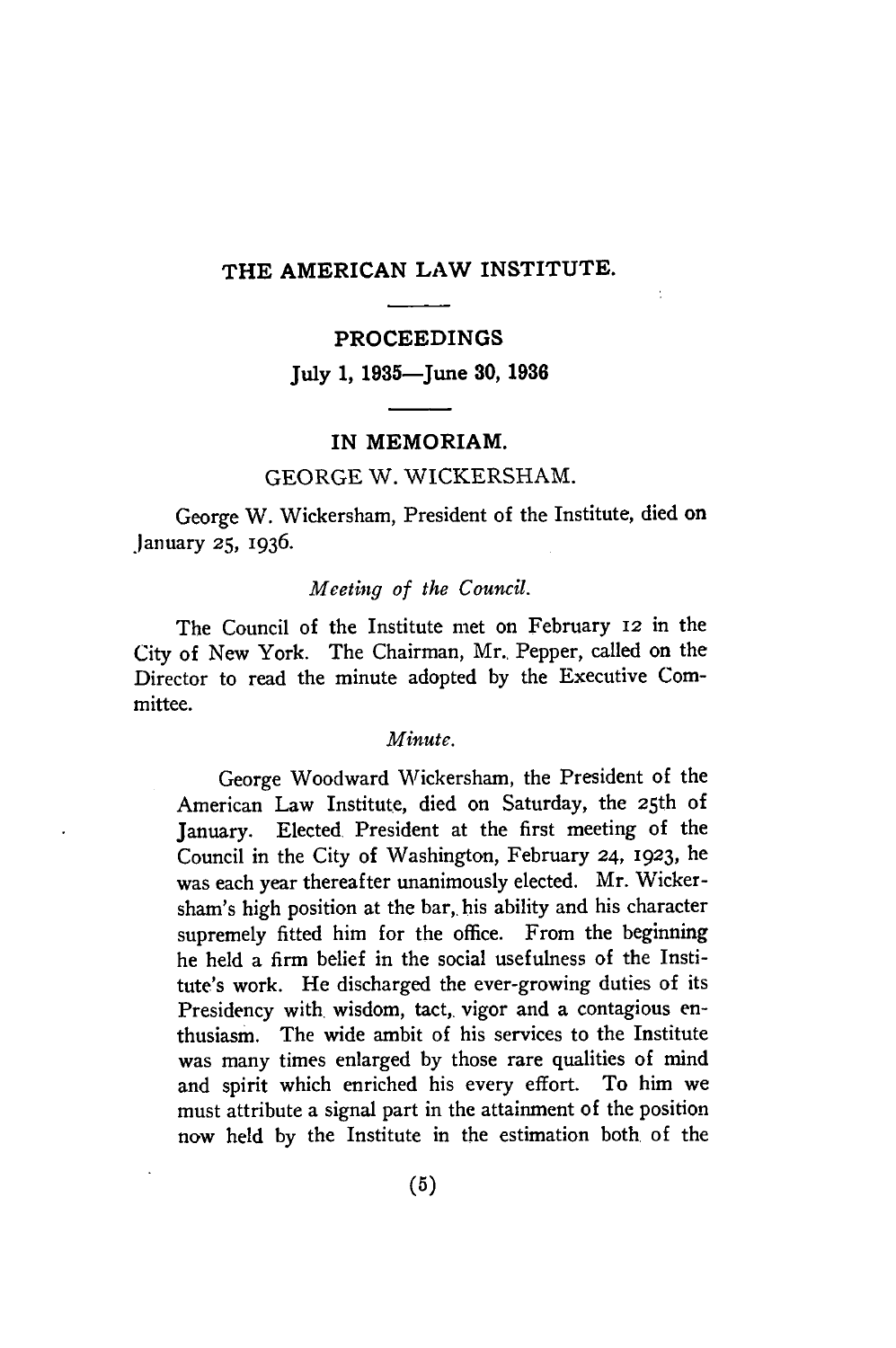public and of the legal profession. The friend of all of us, the intimate companion of many of us, it is impossible adequately to express our sense of loss sustained in the death of one who was both a devoted servant of the public and a charming and lovable gentleman.

George Welwood Murray moved that **by** a rising vote the above minute be adopted as in some measure an expression of our appreciation and our affection for our late President. The motion was seconded and adopted by rising vote.

### *Remarks of the Director.*

Before submitting the record of Institute events since your meeting on May 9, **1935,** I would speak of him who for the past thirteen years has presided over your deliberations.

George Woodward Wickersham was a member of the Voluntary Committee organized under the leadership of Elihu Root on May **10,** *1922,* on the Establishment of a Permanent Organization for the Improvement of the Law. He took an active part in the deliberations of the Committee and in the organization of the Institute which resulted from its deliberations.

'On February 24, **1923,** the day following the Institute's organization, the first meeting of the Council was held in a room in Continental Memorial Hall, Washington. At the suggestion of Mr. Root, Mr. Wickersham was unanimously elected President. Each year since then has witnessed his re-election.

Of his ability as a lawyer and of his many public services other than those for the Institute I do not speak. Others are better qualified than I am to do so. But it has been my privilege, because of my official position in the Institute, to know as perhaps no one else the full measure of the debt which the Institute owes to him.

The Institute records, your own Minutes among them, will always tell one examining them that in him we had a President who performed meticulously the duties of his office. In the thirteen years since the Institute was organ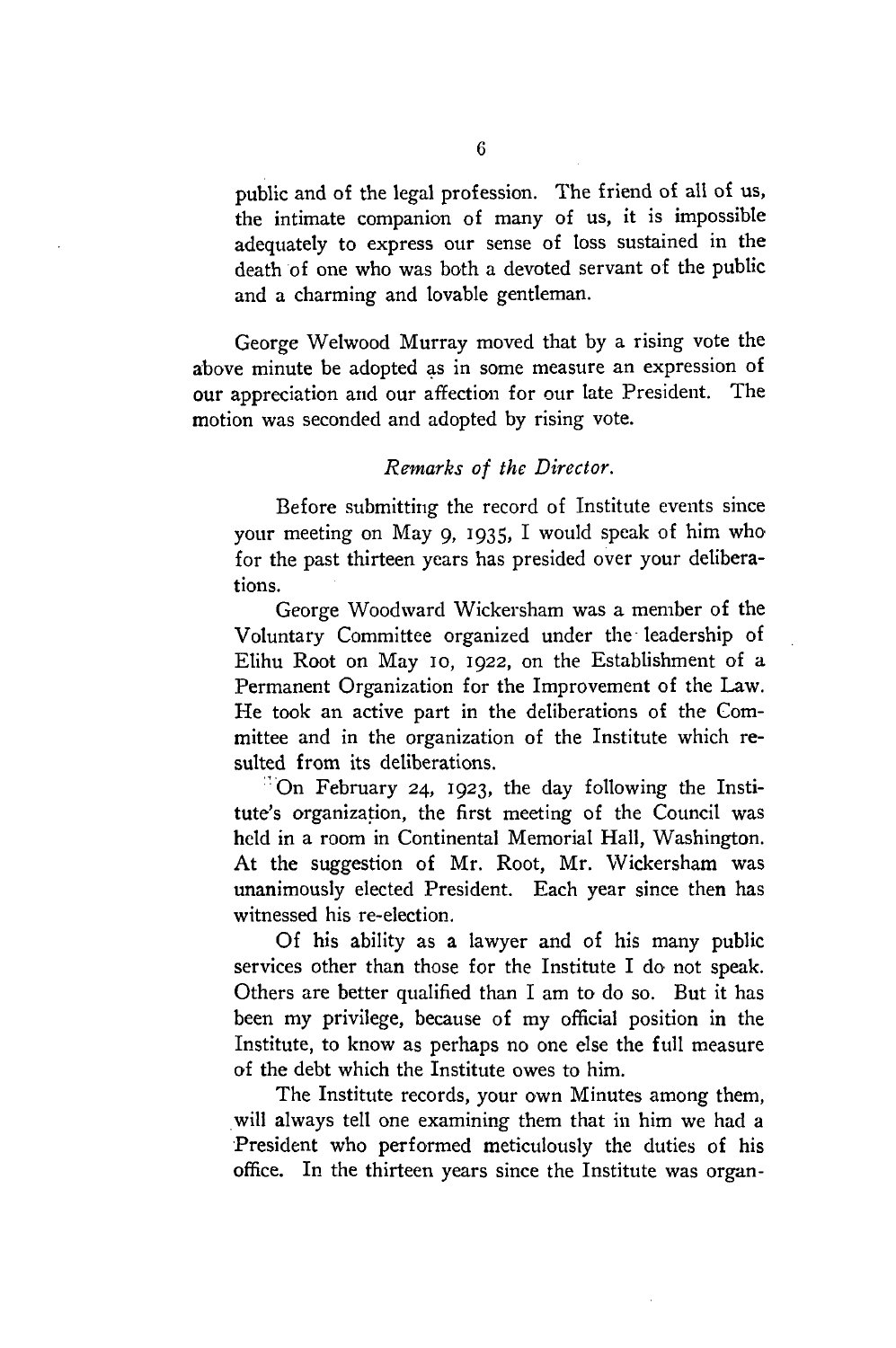ized there have been thirteen meetings of the Association; forty-eight meetings of this Council and sixty-nine meetings of its Executive Committee. Mr. Wickersham was present and presided at all these meetings except those held in the spring of 1925 when he was absent in Europe as the sole representative of the United States on a committee of the Council of the League of Nations for the simplification and improvement of International Law, and in 1934 when for several months he was confined to his house by illness. And was there ever a better presiding officer? Diligent to see that business was dispatched but insistent that matters of real importance should be thoroughly discussed and, most important of all, dealing with the human problem with a tact which came, not merely from a long and varied experience, but from an innate courtesy and liking for his fellow man.

In addition to his duties as presiding officer at many meetings, it was rare that a week passed—indeed at some periods of the year rare that a day passed—that he was not in part engaged in some Institute work, either in consultation in regard to some Institute problem or in the preparation of those articles and addresses on the Institute which did so much to spread a favorable knowledge of our work.

If you ask me to state the principal factor which has enabled the Institute to make the record which it has, I reply that it is the fact that the person whom you placed in executive charge of the work you undertook has had at his right hand one willing to be consulted at any time on matters pertaining to that work no matter how apparently trivial; one who gave to each question presented his undivided attention and a judgment guided by sound intuition.

There was one thing more. Mr. Wickersham was one of the most sympathetic men I have ever known. It was this element in his nature which encouraged in discouragement and increased satisfaction in success. It was this sympathy combined with his charming personality that has made the past thirteen years of cooperation with him the happiest of my life.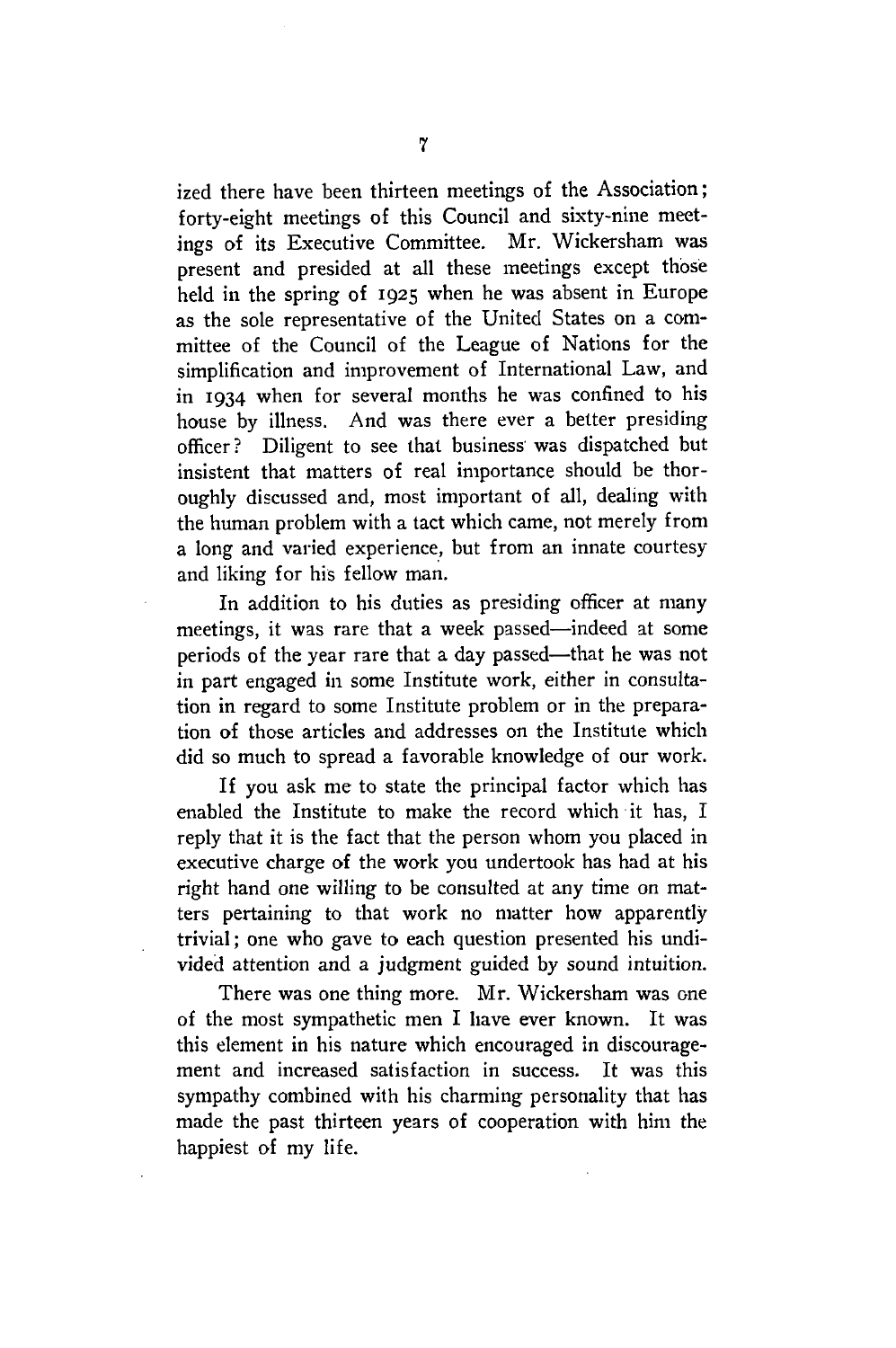## *Meeting of the Institute.*

On May 7, in opening the Annual Meeting of the Institute, at Washington, the President, Mr. Pepper, said:

"Hitherto, ladies and gentlemen, the address of the President at the Annual Meetings of the Association has been a notable utterance. Among his many delightful qualities, Mr. Wickersham had the rare capacity of being able to give attractive form to serious thought and if one reads his annual addresses in succession, they will be found to present a pleasing and adequate picture of the progress of the Institute. We shall miss him in many ways, and our meetings can never be the same now that we may no longer assemble under the spell of his genial greeting. All the members of the Institute are familiar with at least the outlines of his remarkable biography. Some of us from memory can fill in details. A few were privileged to be his intimate friends and could, no doubt, were it appropriate, regale you with anecdotes tending to show the wide range of his activities and the extraordinary versatility of the man. He has passed from our midst so recently that a just appraisement of his work is difficult, if not impossible. Some things, of course, are certain. It is certain that history will include his name in the relatively small group of those who have satisfied in every respect the ideals that we associate with the high office of the Attorney General of the United States. It is certain, too, that he will always be remembered as an eminent lawyer and distinguished public servant. Other lawyers of eminence have been as able as he; other public servants have deserved as richly as he the gratitude of his country and of other nations, but I fail to recall any individual who gave himself so freely in both fields of activity and labored so fruitfully in each of them. And, speaking of gratitude, it is a happy circumstance that his services did not go unrecognized. There was the Supreme Court recognition involved in his appointment as Attorney General of the United States; but many, many other honors were his. Among them was his Presidency of the Association of the Bar of the City of New York. Many, many universities and colleges bestowed upon